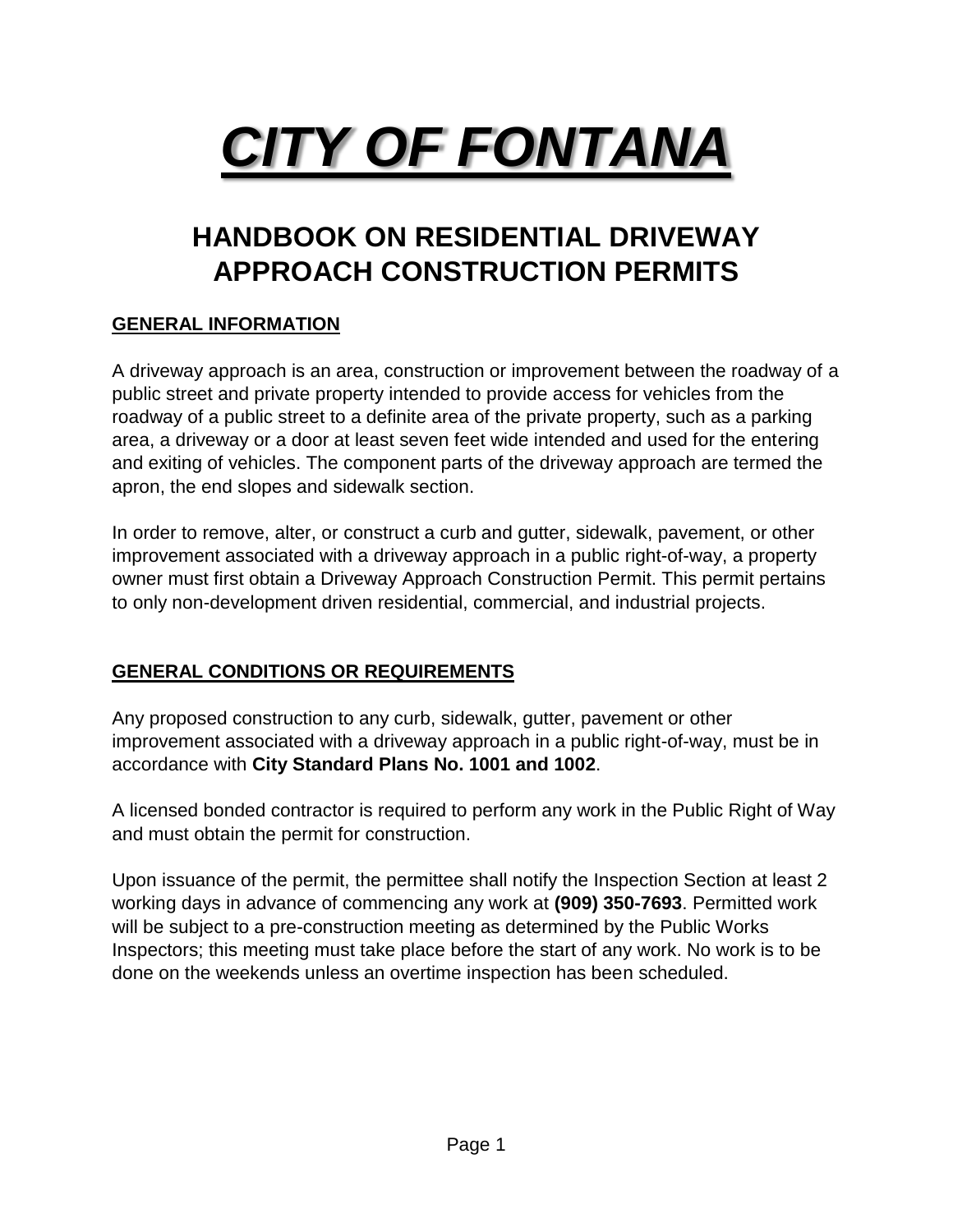#### **REQUIRED SUBMITTALS**

- 1. Driveway Approach Construction Permit Application
- 2. Exhibit of Driveway Approach (Attached in Packet)
- 3. Copy of Contractor's license, classifications A and/or appropriate C only
- 4. Proof of General Liability Insurance (Minimum \$1,000,000 Limit) and Workers Compensation Insurance (Minimum \$1,000,000)
- 5. Contractors must obtain or have a City of Fontana Business License on file

## **OTHER POTENTIAL REQUIREMENTS**

- 1. Excavation and Traffic Control Permit Application
	- a. When temporary traffic control is necessary to maintain safe crossings for vehicle and pedestrian traffic in all street intersections, alleys, and private driveways while the project is in progress.
- **2. Additional paving limits may be required based on the amount of removals that are required. Prior to construction have a clear understanding of the limits of work for the paving requirements from your Public Works Inspector.**

## **FREQUENTLY ASKED QUESTIONS**

1. *How long does it take to get one?*

For single family residential projects, when all documents are ready, the Driveway Approach Construction Permit may be issued in 1 to 3 days.

2. *How long is the permit valid?*

The permit shall remain active for a period of 30 days from the start of construction.

3. *What is a violation?*

Any persons attempting to remove, alter or construct any improvement associated with a driveway approach in a public right-of-way:

- a. Not according to City Standard Plans No. 1001 and 1002.
- b. Without paying the applicable fees and obtaining the appropriate permit(s).

Temporary traffic control not installed when necessary or required by the Public Works inspector, or traffic control is installed or maintained incorrectly.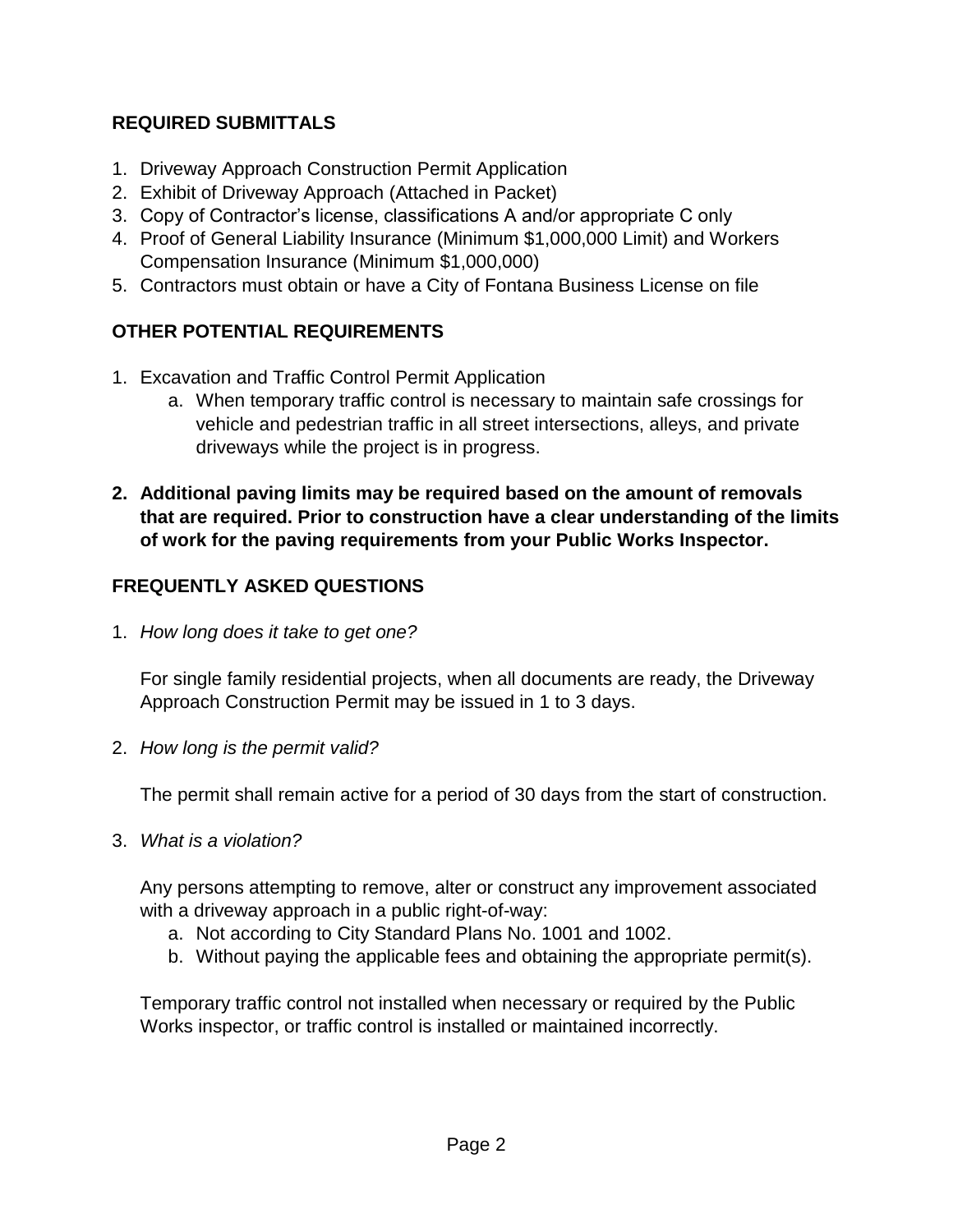**Performing any work without first participating in a pre-construction meeting with a Public Works inspector even if a permit was issued. Your project will be subject to being shut down until proper notification and compliance is met. Any work completed is subject to removal at the cost of the homeowner, and additional fees shall apply.** 

#### **FEES, CANCELLATIONS, AND REFUNDS**

#### **APPLICABLE FEES**

Table 1: Engineering Fees for Driveway Approach Construction Permit. Off-Site Construction/Inspection Permit Processing – Issuance Fee | \$41.00 Construction – Minimum Inspection Fee (Covers 5 Working Days) | \$160.00

#### **CANCELLATIONS AND REFUNDS**

The Driveway Approach Construction Permit may be cancelled by the permittee prior to the start of construction work. Refunds are offered on a case-by-case basis.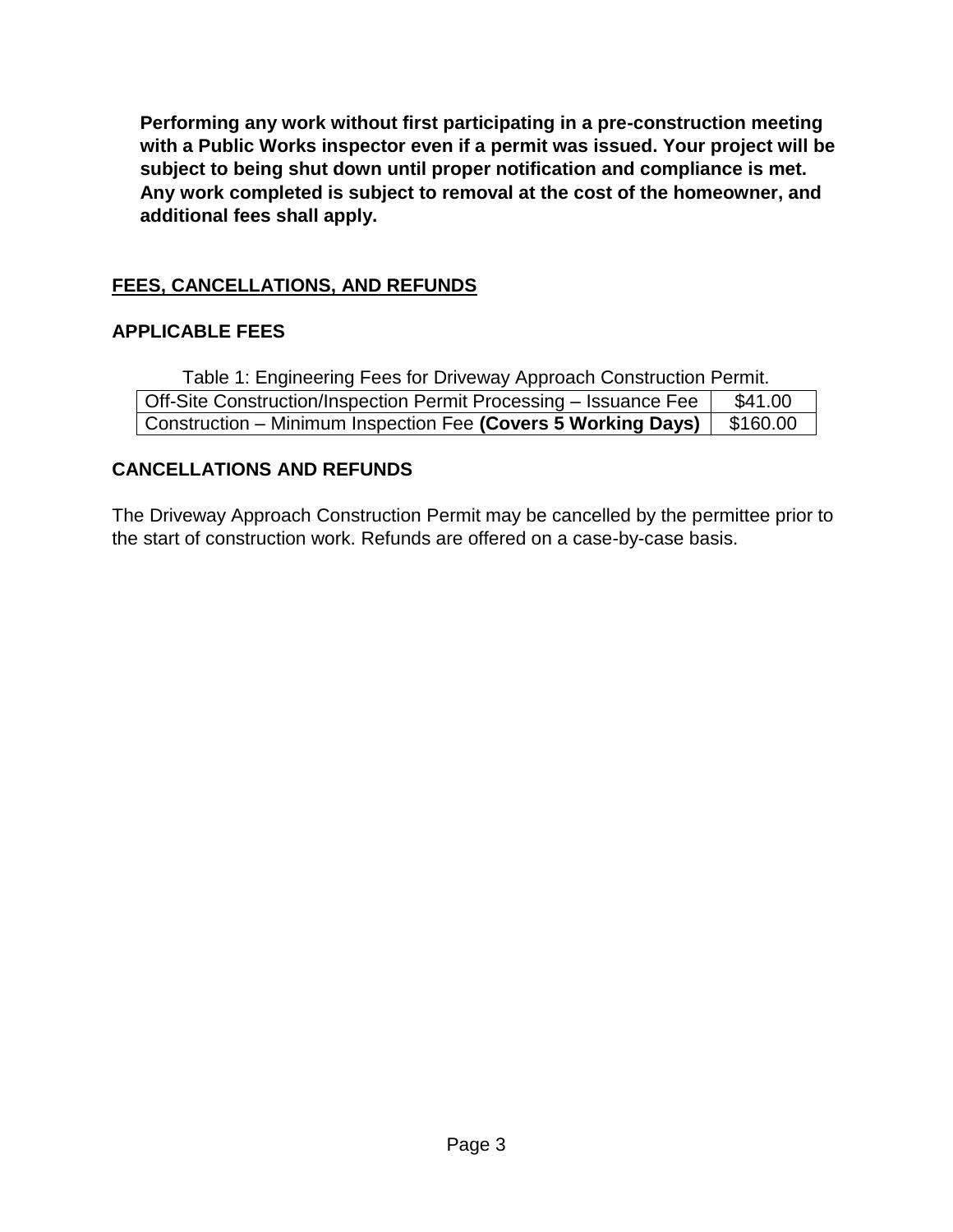

**CITY OF FONTANA Engineering Department 8353 Sierra Avenue, Fontana CA 92335 Engineering@Fontana.org Phone: (909) 350-7610 Fax: (909) 350-7676 (DRAFT)**

## **DRIVEWAY APPROACH CONSTRUCTION PERMIT APPLICATION**

| <b>Staff Use Only</b><br>ELPT No.: ELPT15-000123                      | Map Sheet Index No.: 34                                 |  |  |
|-----------------------------------------------------------------------|---------------------------------------------------------|--|--|
| <b>GENERAL INFORMATION (Print or Type)</b>                            |                                                         |  |  |
| Name of Proposed Project:                                             |                                                         |  |  |
| <b>Driveway Approach Widening</b>                                     |                                                         |  |  |
| Project Location:                                                     |                                                         |  |  |
| 8353 Sierra Avenue                                                    |                                                         |  |  |
| Assessor's Parcel No.(s):                                             |                                                         |  |  |
| 019203123                                                             |                                                         |  |  |
| Applicant's Name:                                                     | Phone: (909) 350-7600                                   |  |  |
| <b>John Doe</b>                                                       | Mobile: (909) 350-7610                                  |  |  |
| Address:                                                              | Email:                                                  |  |  |
| <b>8353 Sierra Avenue</b>                                             | jdoe@fontana.org                                        |  |  |
| Legal Property Owner's Name (if different from above):                | Phone:                                                  |  |  |
| <b>Same as above</b>                                                  | Mobile:                                                 |  |  |
| Address:                                                              | Email:                                                  |  |  |
| Contractor Name:                                                      |                                                         |  |  |
|                                                                       | Phone: (909) 427-8276                                   |  |  |
| <b>American Asphalt and Concrete</b><br>Address:                      | Mobile: (909) 427-8276<br>Email:                        |  |  |
|                                                                       |                                                         |  |  |
| 14436 Santa Ana Avenue, Fontana, CA 92337                             | Lyles@americanasphaltsouth.com                          |  |  |
| TYPE OF REVIEW REQUESTED (Please Check All Applicable Boxes)          |                                                         |  |  |
| <b>X</b> Residential<br>$\Box$ Industrial<br>$\Box$ Commercial        | $\boxtimes$ No<br>Traffic Control Required: □ Yes       |  |  |
| <b>PROJECT DESCRIPTION</b>                                            |                                                         |  |  |
| Detailed Description of Proposed Project (Attach Additional Sheets if |                                                         |  |  |
| Necessary):                                                           | The Following Information is Required with all Driveway |  |  |
| Widen existing driveway approach from 12' to 16'                      | Approach Submittals:                                    |  |  |
| for access to recent detached garage addition.                        | ⊠<br>Application                                        |  |  |
| Total Driveway Width:                                                 |                                                         |  |  |
| Residential: 16 feet                                                  | ⊠<br>Exhibit of Driveway Approach                       |  |  |
|                                                                       | ⊠<br>Per City of Fontana Driveway Standards             |  |  |
| <i>Industrial:</i>                                                    | Please see attached submittal checklist for specific    |  |  |
| Review per Standards and Approved By:                                 | requirements for type of review.                        |  |  |

# **OWNER CERTIFICATION**

*Engineering Staff: \_\_Jane Doe\_\_\_\_\_\_\_\_\_*

*I certify that I am presently the legal owner of the above-described property. Further, I acknowledge the filing of this application and certify that all of the above information is true and correct. (If the undersigned is different from the legal property owner, a notarized letter of authorization signed by the legal property owner must accompany this form.)*

| Signature:            | Date:      |
|-----------------------|------------|
|                       |            |
|                       | 03/06/2017 |
| Print Name and Title: |            |

|  | <b>John Doe, Homeowner</b> |
|--|----------------------------|
|  |                            |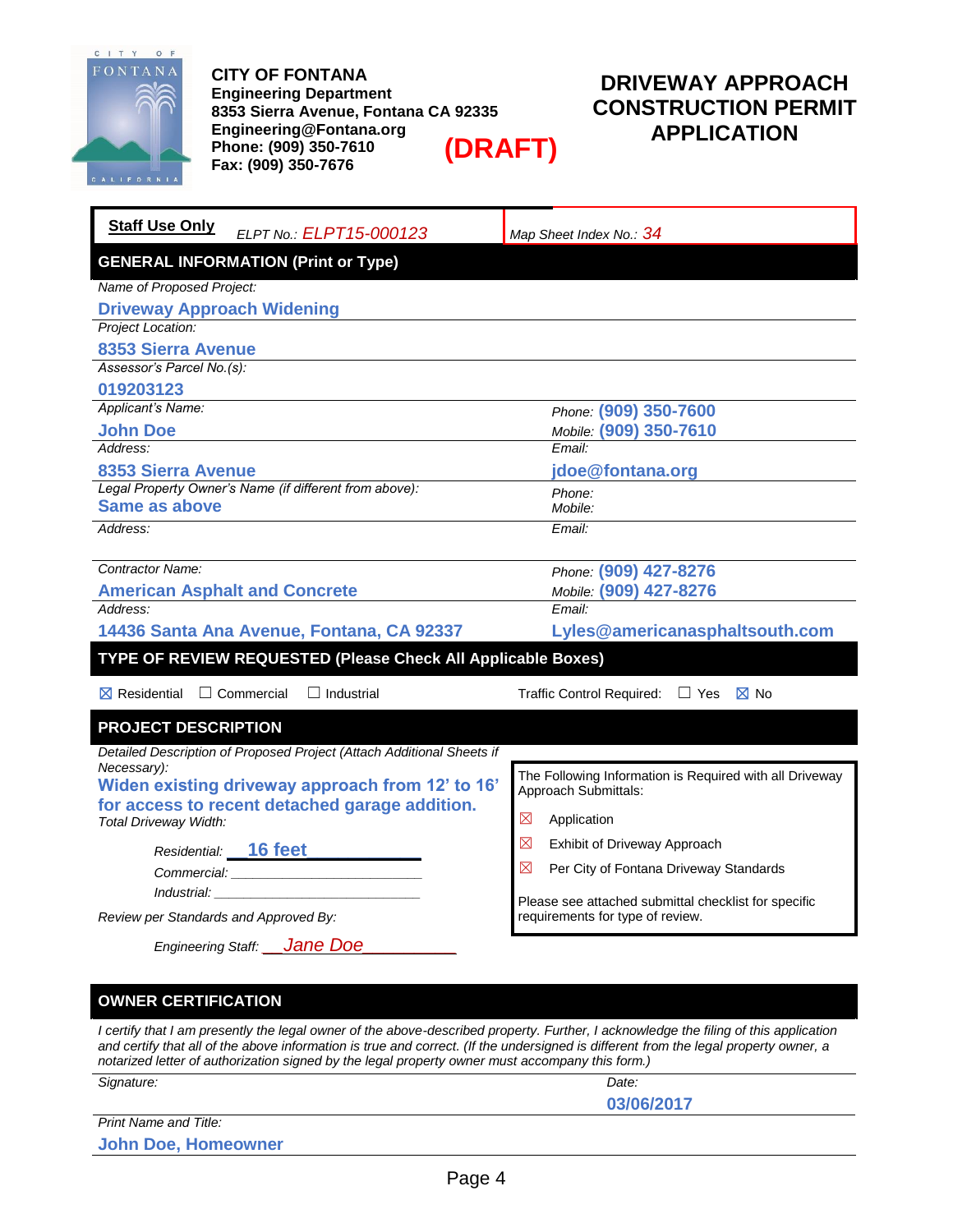# **DRIVEWAY APPROACH CONSTRUCTION EXHIBIT (DRAFT)**

*Staff Use Only*

*Per City Standard:*

 $\square$  1001 ☒ 1002/SHT 1 ☐ 1002/SHT 2

*ELPT No.: ELPT15-000123*

#### LEGEND

- *(A)* WIDTH OF DRIVEWAY
- *(B)* SMALLEST DISTANCE BETWEEN PROPERTY LINE AND CENTERLINE OF DRIVEWAY
- *(C)* LARGEST DISTANCE BETWEEN PROPERTY LINE AND CENTERLINE OF DRIVEWAY
- *(D)* RADIUS OF DRIVEWAY APRON (*\*INDICATE ONLY IF APPLCABLE*)

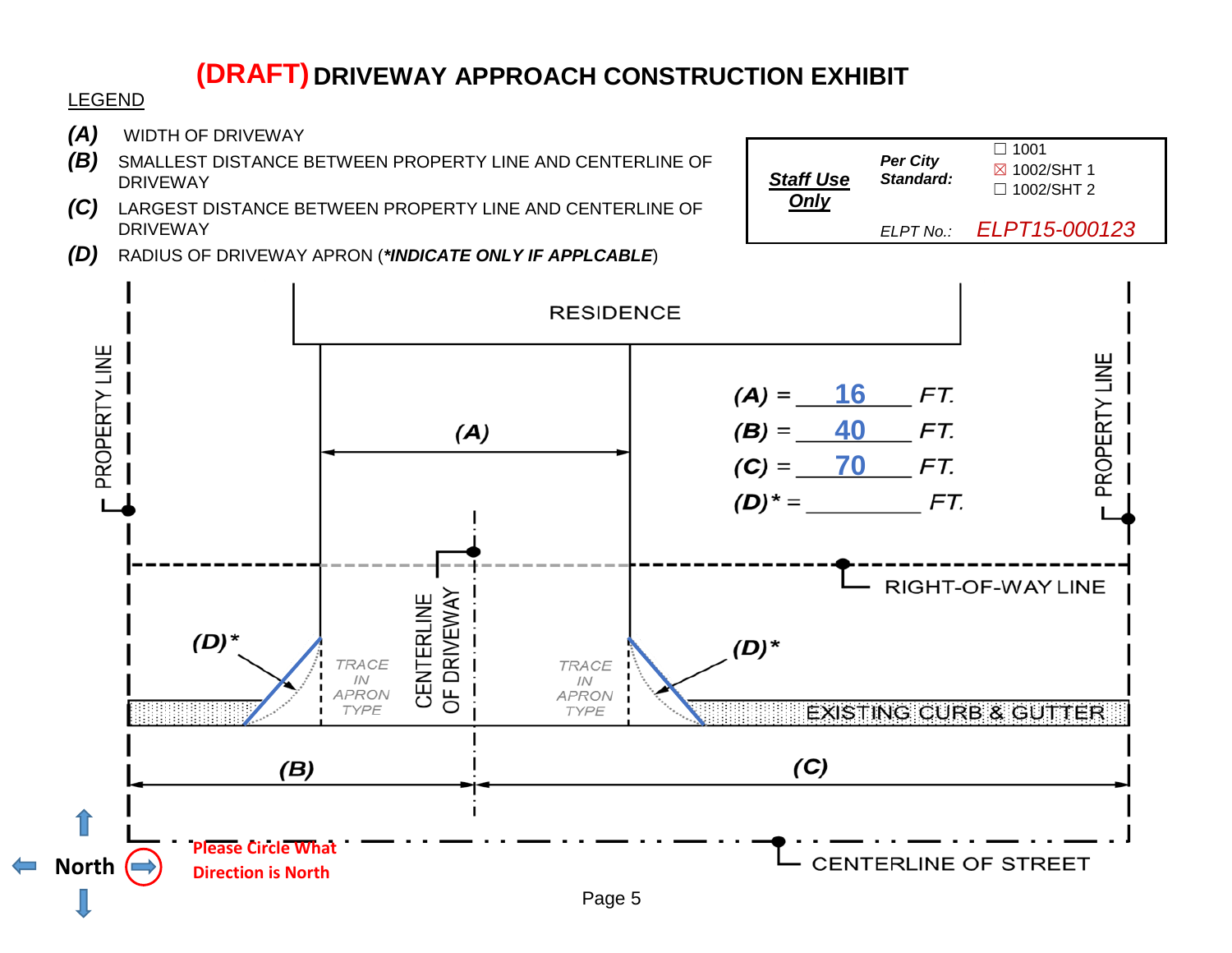

**CITY OF FONTANA Engineering Department 8353 Sierra Avenue, Fontana CA 92335 Engineering@Fontana.org Phone: (909) 350-7610 Fax: (909) 350-7676**

## **DRIVEWAY APPROACH CONSTRUCTION PERMIT APPLICATION**

| <b>Staff Use Only</b><br>ELPT No.:                                                                                                                                                                                             | Map Sheet Index No.:                                                                     |  |  |
|--------------------------------------------------------------------------------------------------------------------------------------------------------------------------------------------------------------------------------|------------------------------------------------------------------------------------------|--|--|
| <b>GENERAL INFORMATION (Print or Type)</b>                                                                                                                                                                                     |                                                                                          |  |  |
| Name of Proposed Project:                                                                                                                                                                                                      |                                                                                          |  |  |
| Project Location:                                                                                                                                                                                                              |                                                                                          |  |  |
| Assessor's Parcel No.(s):                                                                                                                                                                                                      |                                                                                          |  |  |
| Applicant's Name:                                                                                                                                                                                                              | Phone:                                                                                   |  |  |
|                                                                                                                                                                                                                                | Mobile:                                                                                  |  |  |
| Address:                                                                                                                                                                                                                       | Email:                                                                                   |  |  |
| Legal Property Owner's Name (if different from above):                                                                                                                                                                         | Phone:                                                                                   |  |  |
|                                                                                                                                                                                                                                | Mobile:                                                                                  |  |  |
| Address:                                                                                                                                                                                                                       | Email:                                                                                   |  |  |
| <b>Contractor Name:</b>                                                                                                                                                                                                        | Phone:                                                                                   |  |  |
|                                                                                                                                                                                                                                | Mobile:                                                                                  |  |  |
| Address:                                                                                                                                                                                                                       | Email:                                                                                   |  |  |
| TYPE OF REVIEW REQUESTED (Please Check All Applicable Boxes)                                                                                                                                                                   |                                                                                          |  |  |
| $\Box$ Residential<br>$\Box$ Commercial<br>$\Box$ Industrial                                                                                                                                                                   | Traffic Control Required: □ Yes<br>$\Box$ No                                             |  |  |
| PROJECT DESCRIPTION                                                                                                                                                                                                            |                                                                                          |  |  |
| Detailed Description of Proposed Project (Attach Additional Sheets if                                                                                                                                                          |                                                                                          |  |  |
| Necessary):                                                                                                                                                                                                                    | The Following Information is Required with all Driveway<br>Approach Submittals:          |  |  |
|                                                                                                                                                                                                                                | Application<br>⊔                                                                         |  |  |
| Total Driveway Width:                                                                                                                                                                                                          | $\Box$<br>Exhibit of Driveway Approach                                                   |  |  |
| Residential: New York Presidential Services and American Control of the American Control of the American Control of the American Control of the American Control of the American Control of the American Control of the Americ | $\Box$<br>Per City of Fontana Driveway Standards                                         |  |  |
|                                                                                                                                                                                                                                |                                                                                          |  |  |
|                                                                                                                                                                                                                                | Please see attached submittal checklist for specific<br>requirements for type of review. |  |  |
| Review per Standards and Approved By:                                                                                                                                                                                          |                                                                                          |  |  |

*Engineering Staff: \_\_\_\_\_\_\_\_\_\_\_\_\_\_\_\_\_\_\_\_\_\_\_\_\_\_\_*

**OWNER CERTIFICATION**

*I certify that I am presently the legal owner of the above-described property. Further, I acknowledge the filing of this application and certify that all of the above information is true and correct. (If the undersigned is different from the legal property owner, a notarized letter of authorization signed by the legal property owner must accompany this form.)*

*Signature: Date:*

*Print Name and Title:*